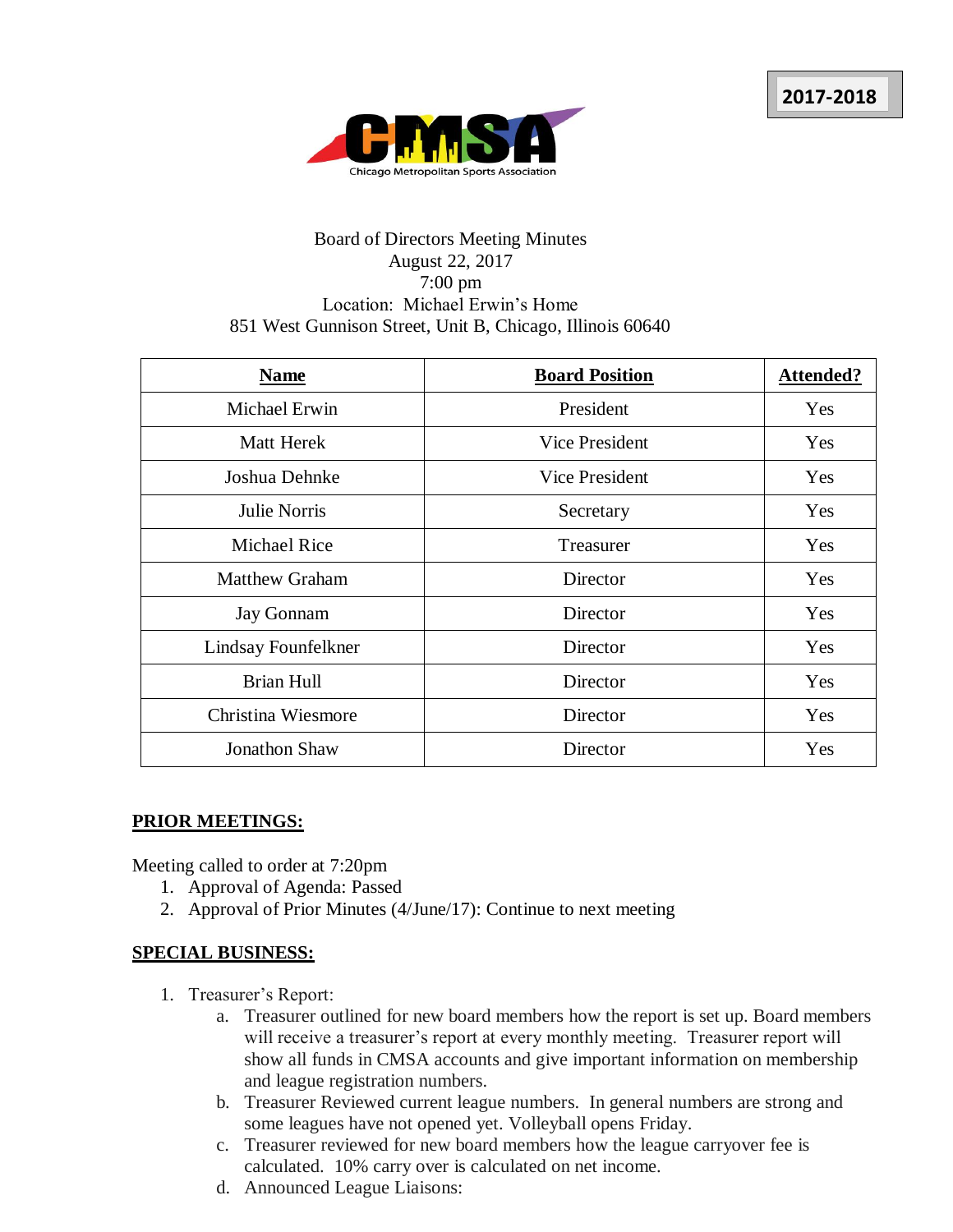- i. Mike Erwin (President)- Softball (Senior Cup, Open Sunday, Women's Sunday, Fall Friday) Badminton (Summer/Winter Doubles)
- ii. Matt Herek (VP)- Basketball (Open, Women's), Soccer (Summer, Fall, Winter) Pride on The Pitch, Ultimate
- iii. Josh Dehnke (VP)-Flag Football (Open Spring/Fall, Women's Spring/Fall, Pride Bowl) and Pool
- iv. Julie Norris (Secretary)- Volleyball (Beach, Open, Women's), Kickball (Fall/Spring), Dodgeball (Open/Women's) and Special Programs
- e. Treasurer outlined new payout policy. Any payment over \$250 must to be approved by League Liaison. Payments over \$500 must be invoiced/billed direct to CMSA after League Liaison approval. These requirement apply to non-officials payments only. Commissioners will be notified of this rule change tomorrow.
- f. Treasurer outlined new Whistleblower policy- CMSA will not retaliate against Members who disclose or threaten to disclose a Board/League Commissioner or a Committee, any activity, policy or practice of CMSA that the Member reasonably believes is in violation of law or a rule.
- g. Treasurer outlined Non-compete policy- CMSA Board of Directors, League Commissioners/Directors, and League Members shall not sit on or advise any Non-Profit Organization's or Not-For Profit Corporation's Boards that is engaged in direct competition with CMSA within a 50-mile radius of the City of Chicago while maintaining a leadership position with CMSA, and for a period of 90 days after a person leaves their leadership position with CMSA.
- h. New Commissioners Announced: Matt Simpson-Flag Football; Courtney Briggs-Fall Softball;
- a. Motion to Approve Treasurers Report: Josh Second: Julie Motion to Approve Treasurers Report: Passed
- 2. Budget Discussion:
	- a. Treasurer explained how the budget is created. Budget is just goal/framework for upcoming year and not set in stone. Budget numbers are based on previous year's expenses. Budget line items can be changed throughout the year with board discussion/approval. CMSA by-laws requires a budget to be passed by Sept 1.
	- b. Further discussion: Some line items could be combined to simplify. Example: Marketing/advertising costs in one line item. Is it better to have a strategic planning conversation before the budget is approved?
	- c. Leagueapps Fees: Online Transaction Fee: CMSA charges 4% for every member/ sponsor transaction. The credit card charge is 2-3%. Leagueapps charges us 2% for all charges each year. Leagueapps is the CMSA registration system we moved to in 2013.
	- d. Motion to Amend Budget Line: Combine Pride/Midsommor/Proud To Run Events into 1 "Event Marketing" with a budget of 12K. Second: Brian

Discussion: Proud To Run is a non CMSA event that we sponsor. We give PTR a donation and we volunteer at the event. We get no direct benefit from the event. Pride and Midsommar are booths/tents that we staff with the objection of only promoting CMSA.

Amendment: Denied

- e. Motion to Amend Budget Line: Pride/Midsommor/Pride/ Back Lot Bash into \$9500; Matt
	- Second: Jonathon

Motion to Amend Budget Line Item to Combine Pride/Midsommer/Pride/ Back Lot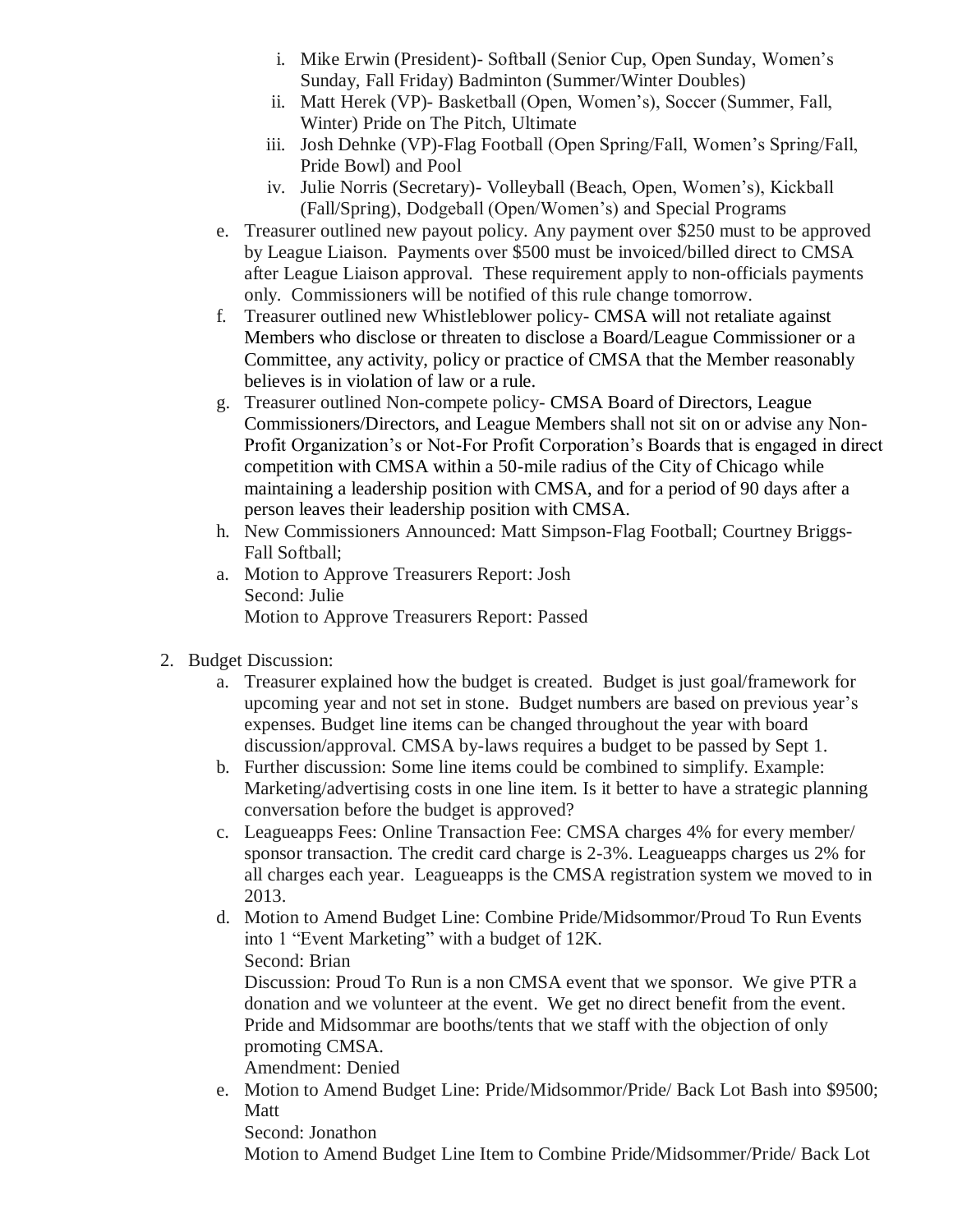Bash into \$9500: Approved

- f. Motion to Approve Budget as Amended: Jonathon Second: Josh Budget: Approved
- 3. Board Expectations:
	- a. Code of Conduct. As a member of the main board you represent CMSA at all events. CMSA Board Members have an obligation to promote mutual respect, tolerance, and acceptance. Board members are also expected to keep discussions/issues addressed at meetings confidential. While there is no breach of conduct in the by-laws, Board members should not share information presented at meeting.
- 4. Update on Financial Investigation:
	- a. Reviewed Financial Investigation with new members.
	- b. Member fully defaulted in April 2017; Board moved for confession of judgment to garnish/attach to wages, etc. Confession was granted. Board had a link to member's bank account but account is closed. Board contacted member's employer. The garnish judgement is 15% of member pay.
	- c. Member contacted Board and asked Board to allow forbearance due to hardships.
	- d. Motion to Deny Request for Forbearance: Matt H. Second: Michael Rice Motion to Deny Request for Forbearance: Approved
- 5. CMSA 2017/2018
	- a. Matt H/Brian: Marketing/Advertising: Next meeting committee will bring 3 ideas. New Logo. Name Change. Mobile site and social engagement/more fun. Matt will investigate ideas to change platform from leagueapps.
	- b. Jay/ Partnerships: Lakeside Pride, Cubs, Boat rides, More Social events for members. Target is 1 event per quarter. Ice Skating. Curling at Kaiser Tiger
- 6. Annual Party:
	- a. Discussion: Tentative Party date is January 27. Party has been at Joes on Weed for several years. Should we consider new venue? Should we also consider date change/different time of year? Board agreed to keep the party in January but open to new venue. Old Crow, Sluggers, Committee will Investigate 2 additional party venue options and band vs DJ options. Christina, Jonathon, Jay will work on committee.
	- b. Motion To Have Annual Party: Christina Second: Josh Motion to Have Annual Party: Agreed
- 7. HOF: Continued to next meeting
- 8. Park Update:
	- a. Matt Herek has taken over as Park District Liaison. This role was previously held by past President Brian Kupersmit. Matt Herek submitted fall sports spreadsheet Andrew today. \$24,233.42 total for fall sports. Matt will submit for CMSA payment this week.
- 9. Commissioners Dinner: